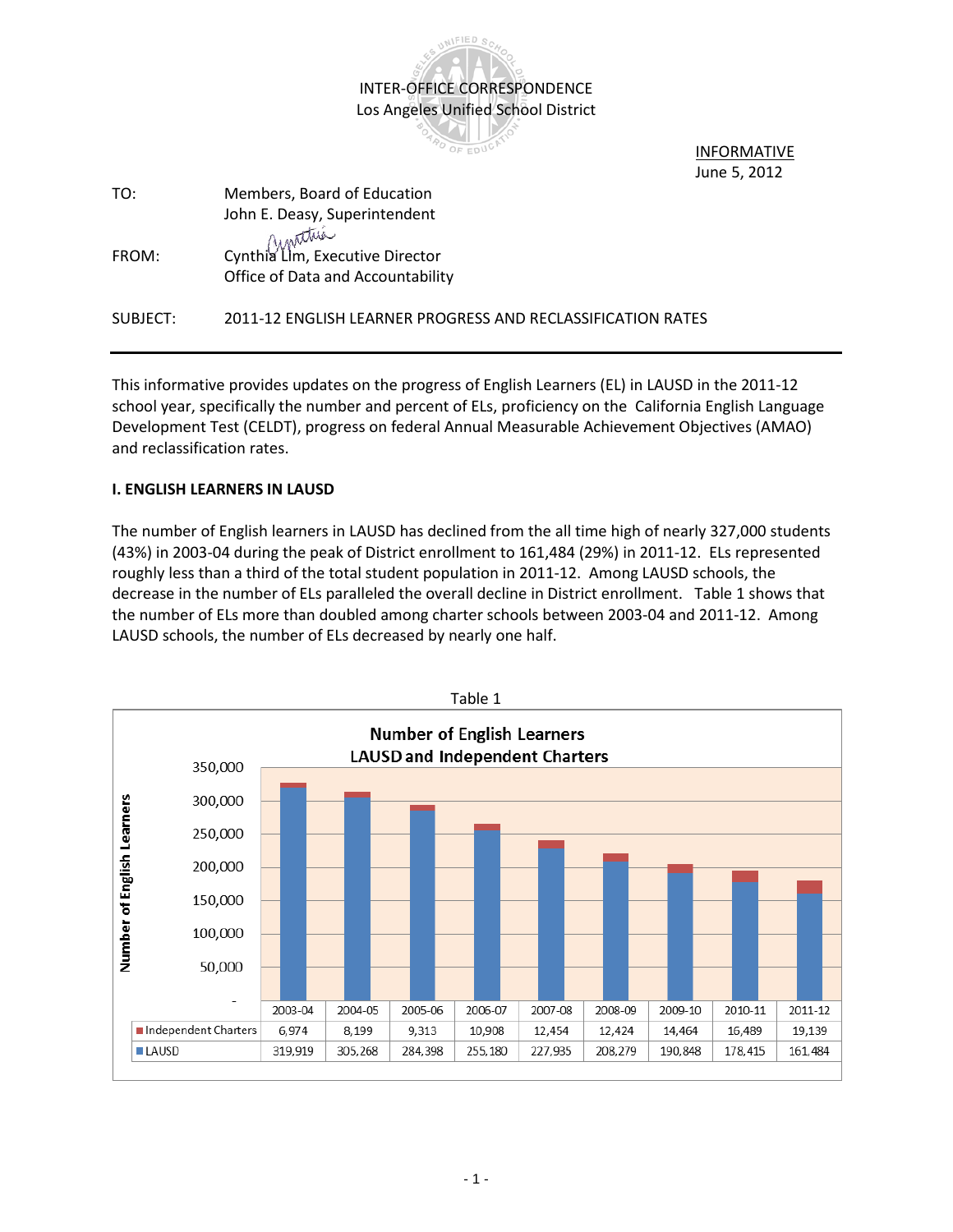While the percentage of ELs in LAUSD schools has steadily decreased each year, the percentage of ELs at independent charter schools held constant from 2003-04 to 2007-08, then decreased beginning in 2008- 09. The percentage of ELs at independent charter schools was consistently lower than LAUSD schools.



# **II. PERFORMANCE ON THE CALIFORNIA ENGLISH LANGUAGE DEVELOPMENT TEST (CELDT)**

The California English Language Development Test (CELDT) is administered initially to all English Learners to determine proficiency levels and then on an annual basis to determine their progress towards proficiency in English. Annual CELDT results are used to determine what types of services and classroom instruction ELs should receive. CELDT results are also one of four criteria to help decide when students may be reclassified as fluent English proficient (RFEP).

The CELDT assesses four skill areas in kindergarten through grade 12: listening, speaking, reading, and writing. Overall CELDT scores are reported in five performance levels of English proficiency: Beginning, Early Intermediate, Intermediate, Early Advanced and Advanced.

*In the 2011-12 school year, the percentage of ELs that scored at Early Advanced or Advanced increased from the previous year across the entire district, from 34% to 38%.* The percentage increased by four percentage points among elementary schools, one percentage point at middle schools and five percentage points at high schools.

|                      | 2006-07 | 2007-08 | 2008-09 | $2009 - 10$ | $2010 - 11$ | $2011 - 12$ |
|----------------------|---------|---------|---------|-------------|-------------|-------------|
| Elementary (K-5)     | 30      | 34      | 38      | 36          | 34          | 38          |
| Middle Schools (6-8) | 40      | 40      | 40      | 40          | 40          | 4 I         |
| High Schools (9-12)  | 34      | 34      | 38      | 38          | 32          | 37          |
| <b>All Schools</b>   | 33      | 35      | 38      | 37          | 34          | 38          |

Table 3 Percentage of English Learners Scoring at Early Advanced or Advanced on CELDT\*

\*Does not include independent charter schools.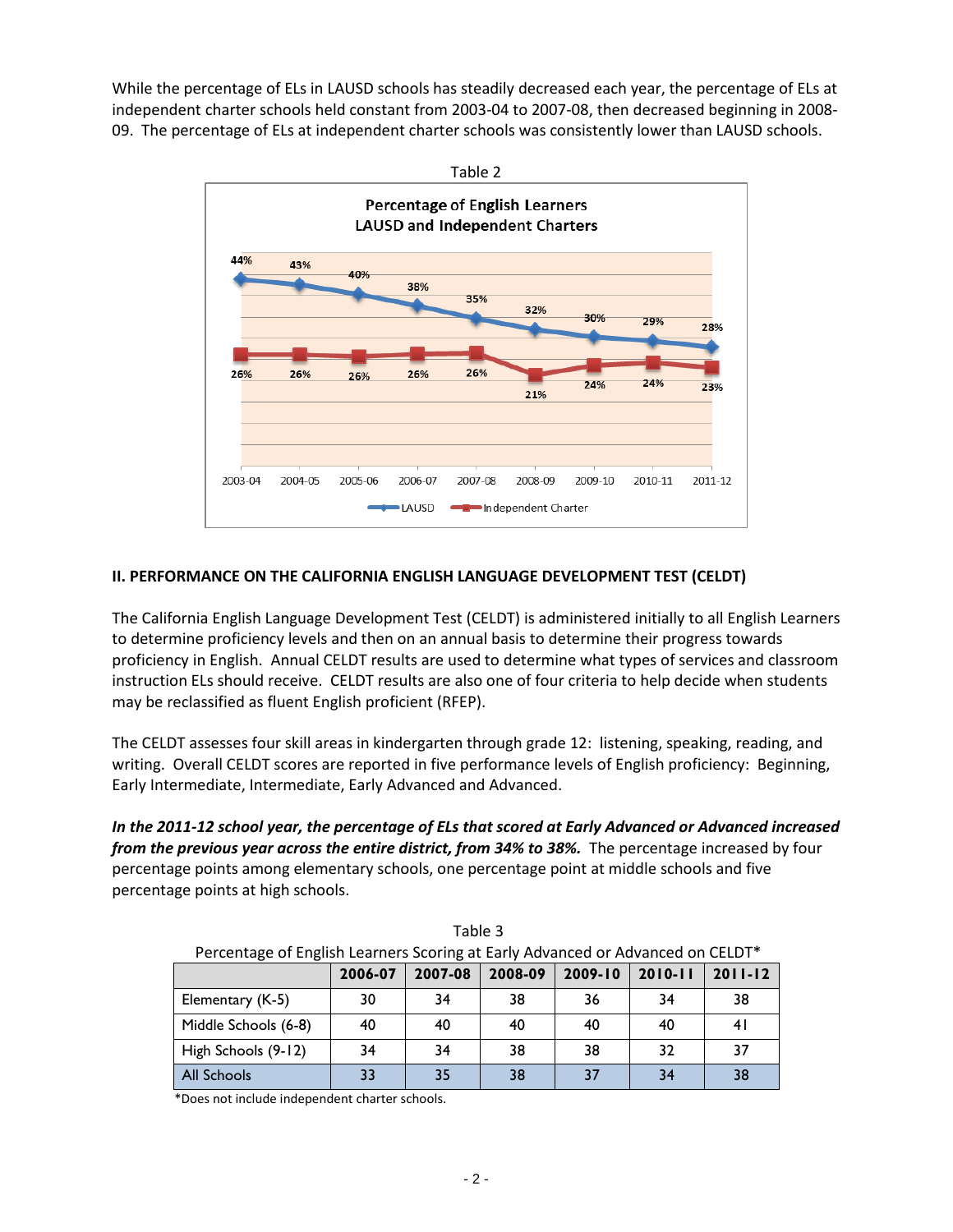When the results were disaggregated by LAUSD and charter schools, the percentage of ELs scoring Early Advanced or Advanced on CELDT was higher among independent charter schools, e.g., 48% at charter schools versus 38% for LAUSD schools. However, the percentage point increase among middle and high schools was higher for LAUSD schools than for independent charter schools. Among elementary schools, the percentage scoring Early Advanced or Advanced increased by four percentage points for LAUSD schools and five percentage points for charter schools.

|                      | <b>LAUSD</b> |                                      |    |  | <b>Independent Charters</b> |             |             |        |
|----------------------|--------------|--------------------------------------|----|--|-----------------------------|-------------|-------------|--------|
|                      | 2009-10      | $2011 - 12$<br>$2010 - 11$<br>Change |    |  | 2009-10                     | $2010 - 11$ | $2011 - 12$ | Change |
| Elementary (K-5)     | 36           | 34                                   | 38 |  | 38                          | 37          | 42          |        |
| Middle Schools (6-8) | 40           | 40                                   | 41 |  | 59                          | 59          | 57          | -2     |
| High Schools (9-12)  | 38           | 32                                   | 37 |  | 53                          | 48          | 51          |        |
| All Schools          | 37           | 34                                   | 38 |  | 46                          | 44          | 48          |        |

Table 4 Percentage of English Learners Scoring at Early Advanced or Advanced on CELDT LAUSD and Independent Charters

CELDT scores increased statewide five percentage points, from 37% in the prior year to 42%. Compared to other urban districts, LAUSD kept pace with Pomona and Long Beach in the percentage scoring at Early Advanced and Advanced and in gains from the previous year.

#### Table 5 Percentage of English Learners Scoring at Early Advanced or Advanced on CELDT California and Other Urban Districts

|                   | 2008-09 | 2009-10 | 2010-11 | $2011 - 12$ | Change |
|-------------------|---------|---------|---------|-------------|--------|
| Sacramento        | 42%     | 42%     | 40%     | 43%         | 3%     |
| <b>California</b> | 39%     | 40%     | 37%     | 42%         | 5%     |
| Pasadena          | 36%     | 37%     | 35%     | 41%         | 6%     |
| San Diego         | 36%     | 37%     | 35%     | 41%         | 6%     |
| San Francisco     | 39%     | 39%     | 36%     | 40%         | 4%     |
| Pomona            | 40%     | 38%     | 34%     | 39%         | 5%     |
| LAUSD*            | 38%     | 37%     | 34%     | 39%         | 5%     |
| Long Beach        | 32%     | 35%     | 34%     | 39%         | 5%     |
| San Jose          | 32%     | 35%     | 30%     | 36%         | 6%     |
| Oakland           | 34%     | 36%     | 34%     | 36%         | 2%     |
| Fresno            | 32%     | 32%     | 29%     | 31%         | 2%     |

\*includes independent charter schools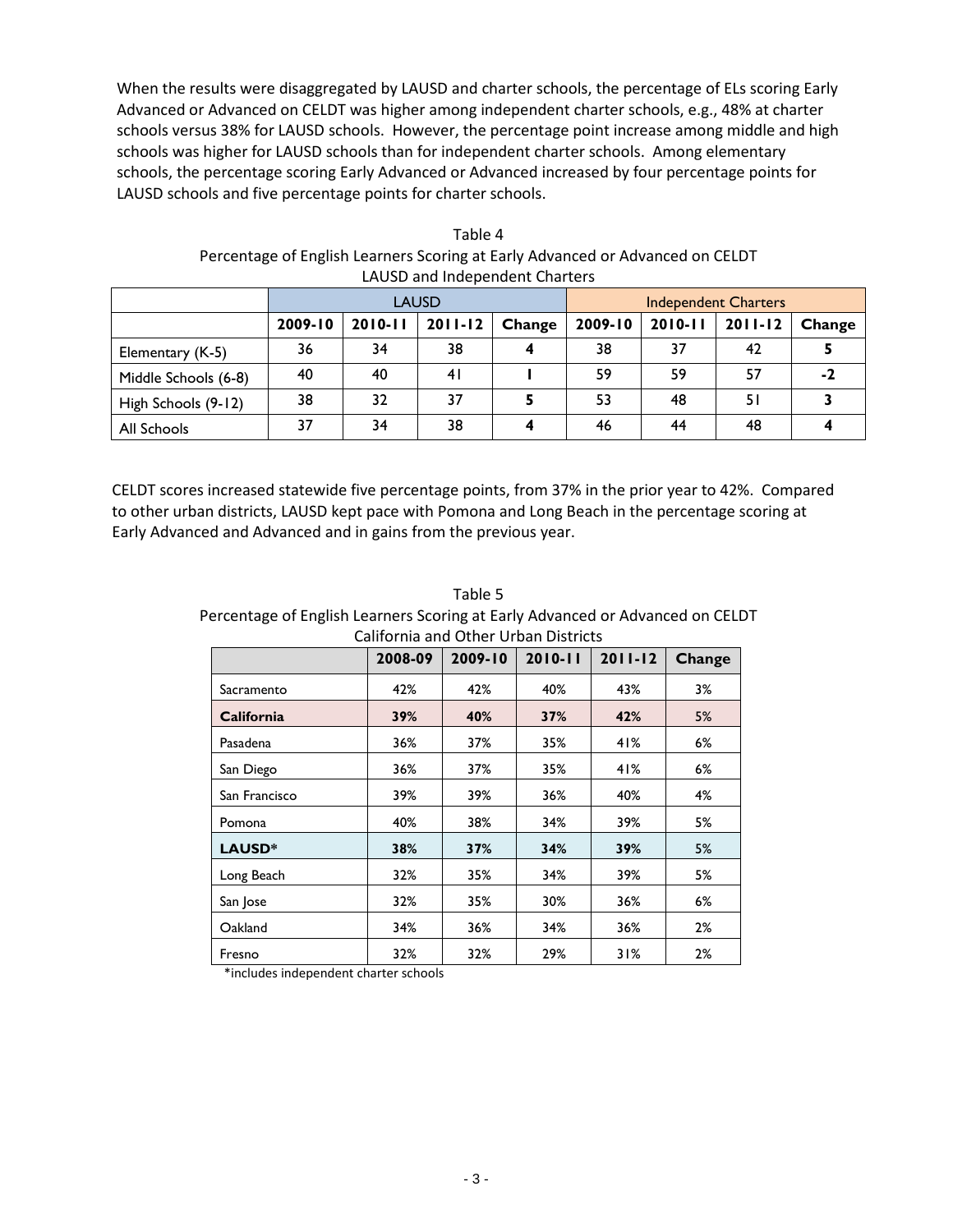# **III. ANNUAL MEASURABLE ACHIEVEMENT OBJECTIVES FOR TITLE III ACCOUNTABILITY (AMAO)**

All school districts that receive Title III-Limited English Proficient (LEP) grant funds are required to meet English language proficiency AMAOs, as well as an academic achievement AMAO based on Adequate Yearly Progress (AYP) information. The three annual measureable achievement objectives are:

- 1. increase the percentage of English learners making progress in learning English,
- 2. increase the percentage of English learners attaining proficiency in English,
- 3. increase the percentage of English learners scoring proficient or advanced on the state mandated test in English Language Arts and Mathematics.

*LAUSD has met two of the AMAO targets thus far, as shown in Table 6*. More detailed information on each AMAO is provided below.

|        | <b>Title III AMAOs</b>                                                                         | <b>State</b><br><b>Target</b> | <b>LAUSD</b> | <b>Target</b><br><b>Met</b> |
|--------|------------------------------------------------------------------------------------------------|-------------------------------|--------------|-----------------------------|
| AMAO 1 | Percent of ELs Making Annual Progress in Learning English                                      | 56                            | 56.1         | Yes                         |
| AMAO 2 | Percent of ELs with less than 5 years of instruction<br>attaining the English Proficient Level | 20.1                          | 24.8         | <b>Yes</b>                  |
|        | Percent of ELs with 5 or More Years of Instruction<br>Attaining English Proficient Level       | 45.1                          | 36.1         | <b>No</b>                   |
| AMAO 3 | Meeting AYP Requirements for the EL Subgroup at the<br>District Level, English Language Arts   | 78                            | TBD          | <b>TBD</b>                  |
|        | Meeting AYP Requirements for the EL Subgroup at the<br>District Level, Mathematics             | 78.2                          | <b>TRD</b>   | <b>TBD</b>                  |

| Table 6                   |  |  |  |  |  |  |
|---------------------------|--|--|--|--|--|--|
| AMAO Targets Met by LAUSD |  |  |  |  |  |  |

### **AMAO 1 – Progress in Learning English**

To measure progress in learning English, AMAO 1 uses the percentage of ELs that improve one or more performance levels on CELDT each year. The growth target is dependent upon the overall performance level from the previous CELDT. ELs at the Beginning, Early Intermediate, and Intermediate levels are expected to gain one performance level per year. ELs at the Early Advanced or Advanced level, who are not yet English proficient, are expected to achieve the English proficient level on the CELDT in the following year. ELs at the English proficient level are expected to maintain that level.

| <b>Most Recent Previous CELDT Overall Performance Level</b>                                                                                                                                                               | <b>Annual Growth Target</b>                                                                                                                                                                                                                                                                    |  |  |  |  |  |
|---------------------------------------------------------------------------------------------------------------------------------------------------------------------------------------------------------------------------|------------------------------------------------------------------------------------------------------------------------------------------------------------------------------------------------------------------------------------------------------------------------------------------------|--|--|--|--|--|
| <b>Beginning</b>                                                                                                                                                                                                          | Early Intermediate Overall                                                                                                                                                                                                                                                                     |  |  |  |  |  |
| Early Intermediate                                                                                                                                                                                                        | Intermediate Overall                                                                                                                                                                                                                                                                           |  |  |  |  |  |
| Intermediate                                                                                                                                                                                                              | Early Advanced Overall                                                                                                                                                                                                                                                                         |  |  |  |  |  |
| Early Advanced or Advanced, but not at the English<br>proficient level. One or more domains is below<br>Intermediate (listening or speaking domains for K-1;<br>listening, speaking, reading, or writing for grades 2-12) | Achieve the English proficient level. (Overall<br>proficiency level needs to remain at the Early<br>Advanced or Advanced level, and all domains need<br>to be at the Intermediate level or above. In K-1,<br>just the listening and speaking domains need to be<br>at the Intermediate level.) |  |  |  |  |  |
| Early Advanced or Advanced, and at the English<br>proficient level                                                                                                                                                        | Maintain English proficient level                                                                                                                                                                                                                                                              |  |  |  |  |  |

Table 7 Description of AMAO 1 Growth Targets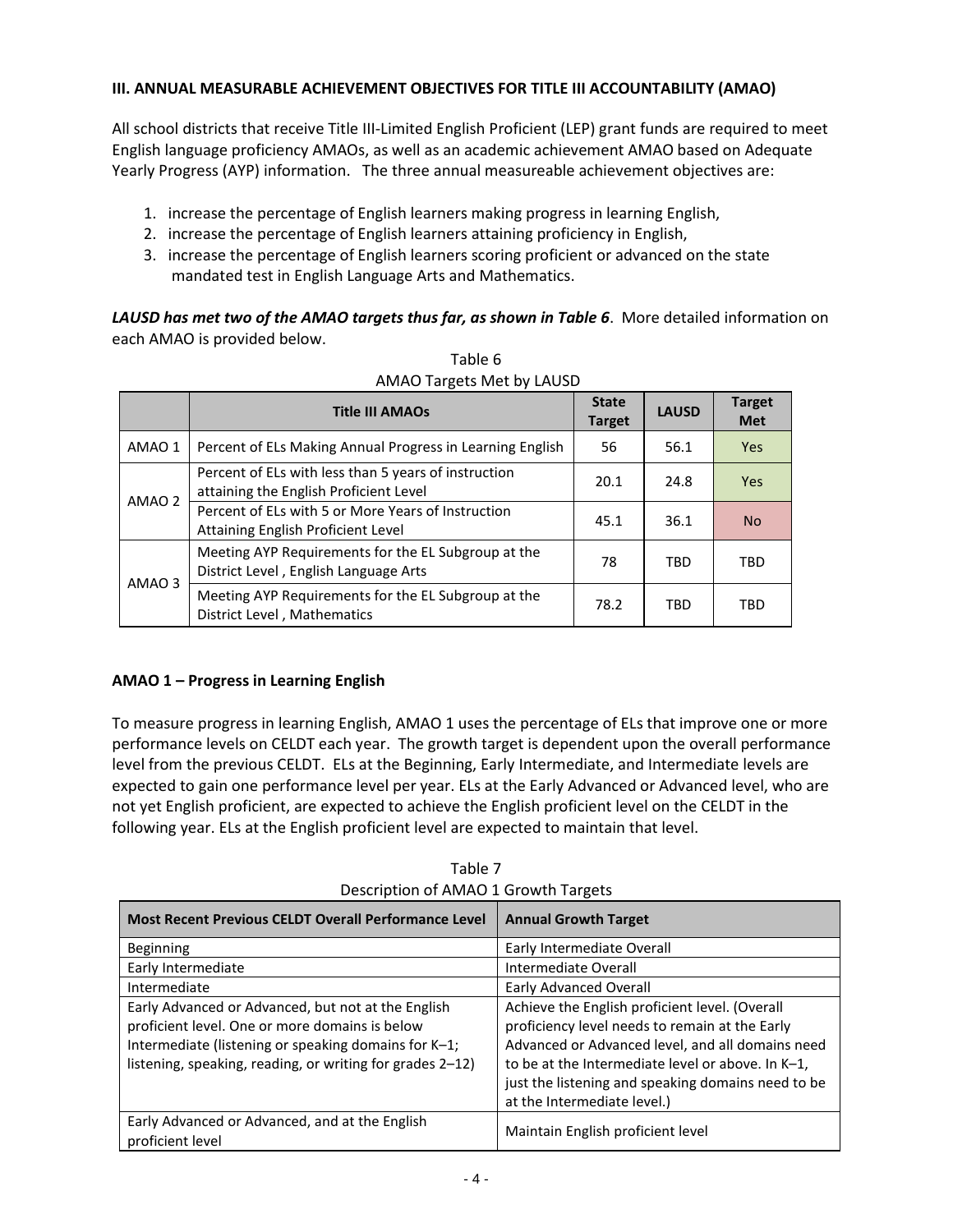The statewide target for AMAO 1 in 2011-12 was 56%. *LAUSD met the AMAO 1 target with 56.1% of English learners meeting the growth target on CELDT.* 



### **AMAO 2 – Attaining Proficiency in English**

AMAO 2 measures the percentage of ELs who have attained the English proficient level on the CELDT. A student is defined as meeting the English proficient level on the CELDT if **both** of the following criteria are met:

- Overall performance level of Early Advanced or Advanced, **and**
- Domain performance level scores of Intermediate or above in listening, speaking, reading and writing.
	- o For K–1, only the listening and speaking domains need to be at the Intermediate level or above
	- o For grades two through twelve, all four domains need to be at the Intermediate level or above

AMAO 2 has different targets for different cohorts:

- English learners who have been in language instruction educational programs for less than five years. The target for CELDT proficiency in 2011-12 was 20.1.
- English learners who have been in language instruction educational programs for five years or more. The target for CELDT proficiency for this group was 45.1 in 2011-12.

*In LAUSD, 24.8% of English learners with less than five years of language instruction were proficient on CELDT, exceeding the state target of 20.1%. Among English learners with more than five years of language instruction, 36.1% met the CELDT proficiency criteria, which was below the state target of 45.1%.*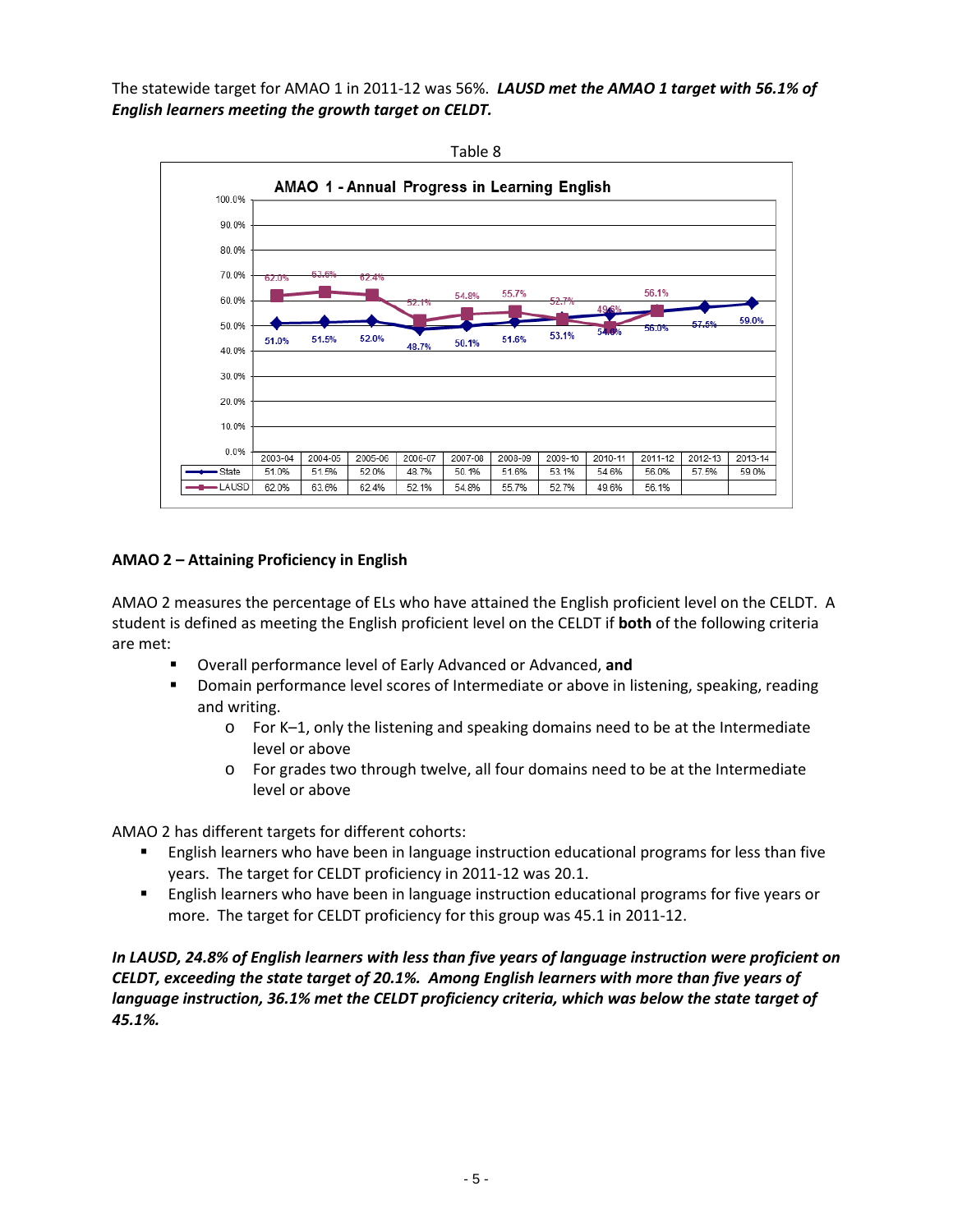

# **AMAO 3 –Meeting AYP Proficiency Criteria for the English Learner Subgroup**

Data for AMAO 3 will not be available until September 2012 when the results of STAR testing are made available. However, based on previous year's data and the trajectory of performance of English learners, it is unlikely that the District will meet AMAO 3 targets in English Language Arts and Math.

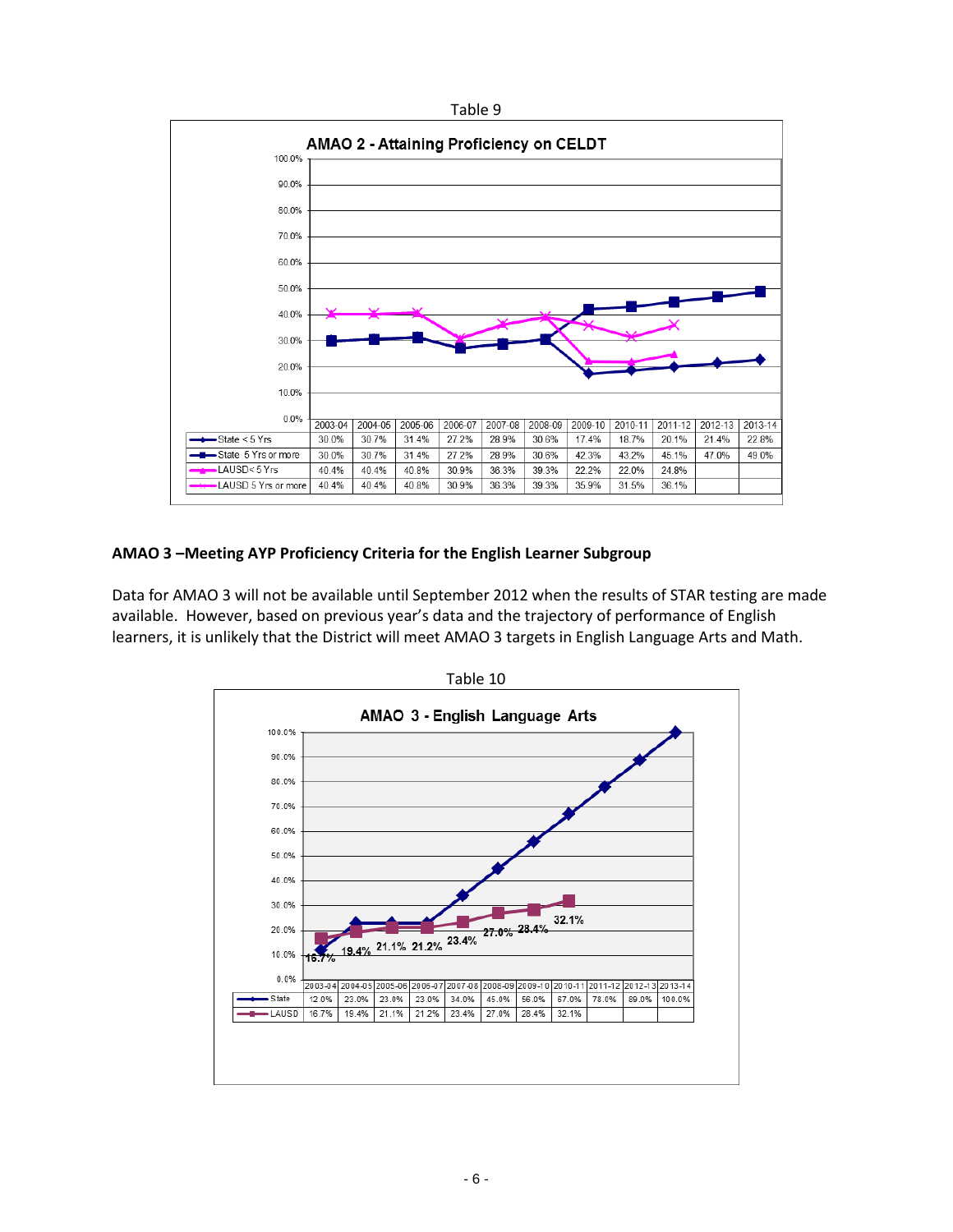

### **IV. RECLASSIFICATION RATES**

In order to be reclassified as a fluent English student, an English learner must meet four criteria:

- 1. Score at Early Advanced or Advanced on the overall CELDT and score Intermediate or higher in each of the four subskill areas: listening, speaking, reading, and writing,
- 2. Score at Basic or above on the California Standards Test (CST) in English Language Arts,
- 3. Attain a "C" or higher in English at the secondary level, or attain a "3" or higher in elementary,
- 4. Obtain parental input for reclassification.

Reclassification rates are calculated by counting the number of students who reclassified since the last language census in March 2011 to March 2012. The number of reclassified students is divided by the number of English learners from the previous school year.

*The reclassification rate for LAUSD was 15.6 as of March 2012, the highest since the use of CELDT as a criterion for reclassification beginning in 2002-03.* The District's reclassification rate increased from 12.4 to 15.6.

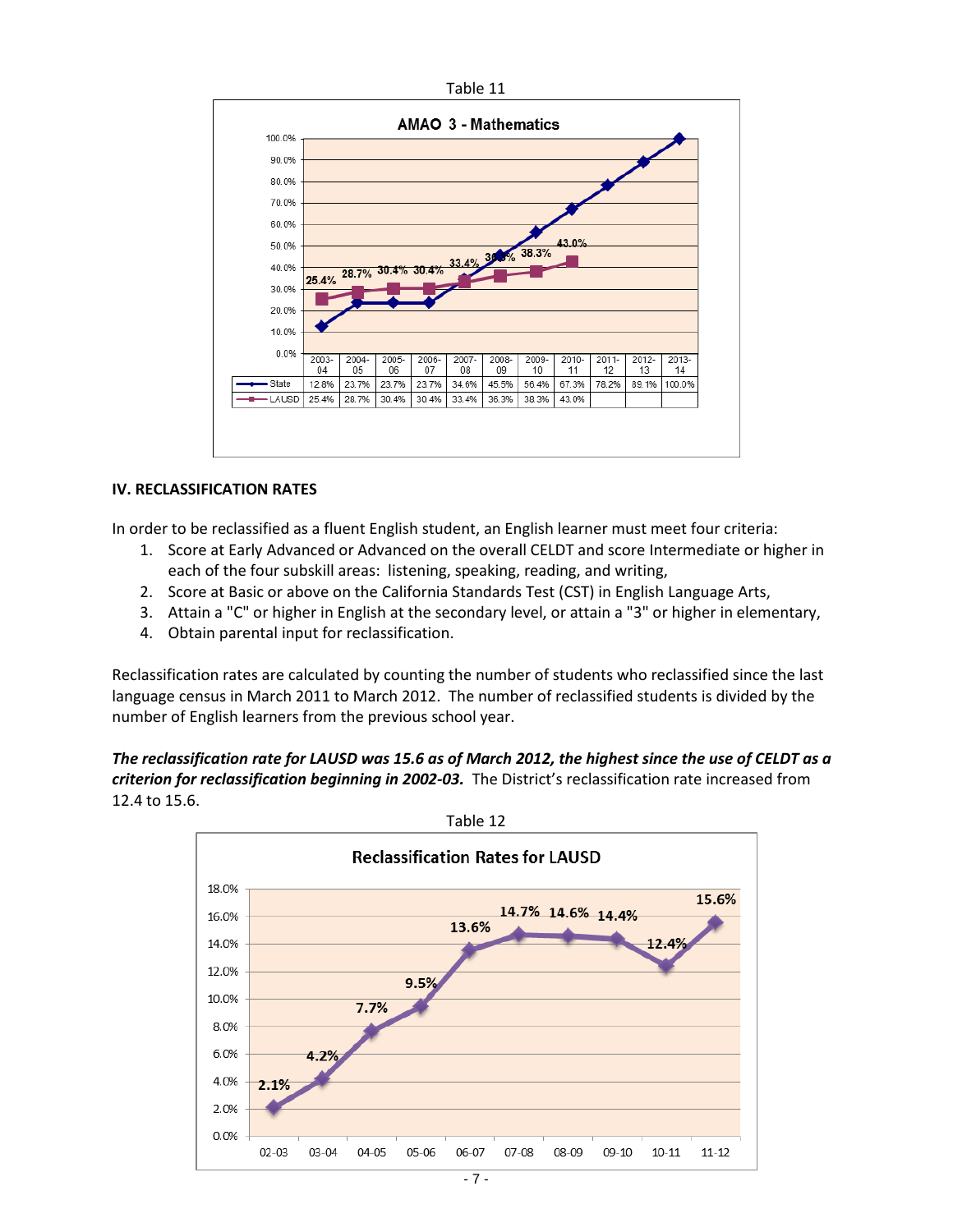Reclassification rates increased in every local district, with the highest increase in Local District 4 by 4.5 percentage points, followed by Local District 8 with 4.1.

| <u>Recrussineation nates by Local District</u> |       |           |              |           |           |           |                                   |  |  |
|------------------------------------------------|-------|-----------|--------------|-----------|-----------|-----------|-----------------------------------|--|--|
| LD                                             | 06-07 | $07 - 08$ | 08-09        | $09 - 10$ | $10 - 11$ | $11 - 12$ | Change<br>$10-11$ to<br>$11 - 12$ |  |  |
| T                                              | 14.9  | 17        | 15           | 16        | 12.9      | 16.7      | 3.8                               |  |  |
| $\mathbf{2}$                                   | 14.2  | 15.6      | 15.6         | 14.7      | 13.2      | 17.0      | 3.8                               |  |  |
| 3                                              | 14.8  | 14.9      | 14.5         | 14.8      | 12.8      | 16.2      | 3.4                               |  |  |
| $\overline{4}$                                 | 4     | 14.7      | 14.2         | 14.3      | 11.3      | 15.8      | 4.5                               |  |  |
| 5                                              | 12.7  | 14.5      | 13.6         | 15.1      | 13.3      | 16.6      | 3.3                               |  |  |
| 6                                              | 13.9  | 17        | 17.6         | 16.2      | 4         | 14.2      | 0.2                               |  |  |
| $\overline{7}$                                 | 11.9  | 11.4      | 14.2         | 13.2      | 10.1      | 13.3      | 3.2                               |  |  |
| 8                                              | 13.2  | 13.5      | 14.4         | 3         | 14.5      | 18.6      | 4.1                               |  |  |
| S                                              | 7.6   | 6.7       | 6.5          | 7.4       | 2.3       | 6.4       | 4.1                               |  |  |
| T                                              | 12    | 12.3      | $\mathbf{H}$ | 10.4      | 9.7       | 10.2      | 0.5                               |  |  |
| <b>LAUSD</b>                                   | 13.6  | 14.7      | 14.6         | 4.4       | 12.4      | 15.6      | 3.2                               |  |  |
| Independent<br>Charters                        | 10.2  | 14.9      | 19.8         | 27.2      | 16.8      | 12.7      | $-4.1$                            |  |  |

Table 13 Reclassification Rates by Local District

By school level, reclassification rates increased at elementary, middle and high schools. The sharpest increase was at the elementary school level where reclassification rates rose from 13.6 to 17.6.



 <sup>\*</sup>Does not include independent charters.